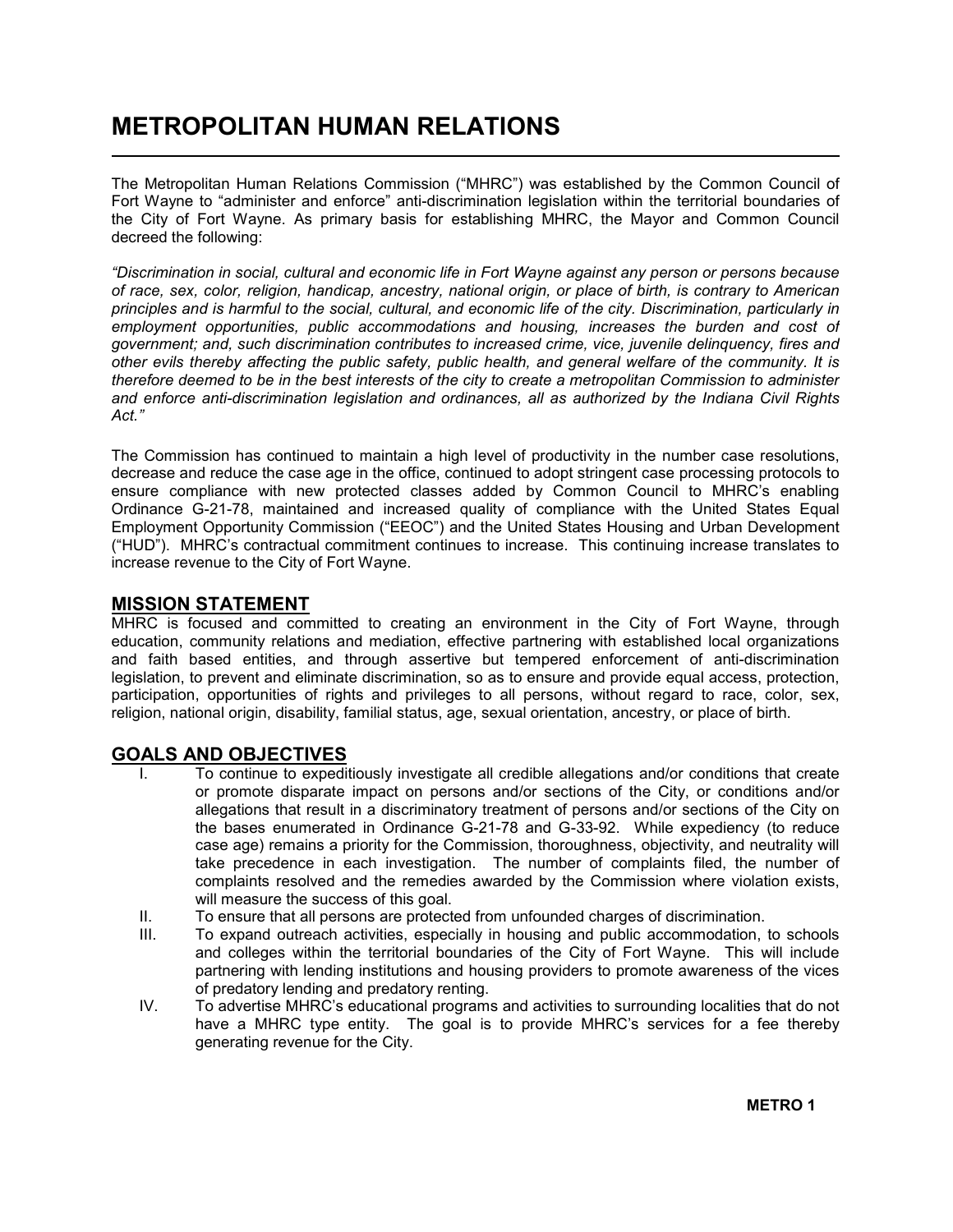### GOALS AND OBJECTIVES - Continued

- I. To partner with employers who have "best practices" type programs in their workplaces. MHRC will encourage the sharing of such programs with smaller businesses in a mentoring kind of spirit. This will hopefully enhance MHRC's mission of preventing discrimination in the workplace through proactive rather than reactive education.
- II. To expand MHRC's grant writing activities to seek resources that will enable MHRC to partner and share those resources with local organizations that provide human relations type services to residents of the City in the areas of housing, employment, and education, etc.
- III. To expand the Commission's alternative dispute resolution program (mediation and conciliation). This may even include securing outside mediators to assist in mediating and conciliating cases pending before the Commission.
- IV. To actively work with departments of local governments so as to utilize whatever existing programs, equipments, or personnel they may have and can share in order to help avoid duplicity/redundancy and costs in operations.
- V. To ensure that the Commission secures the necessary tools needed to enable it to provide services that are packaged in professionalism but not at the expense of cost effectiveness.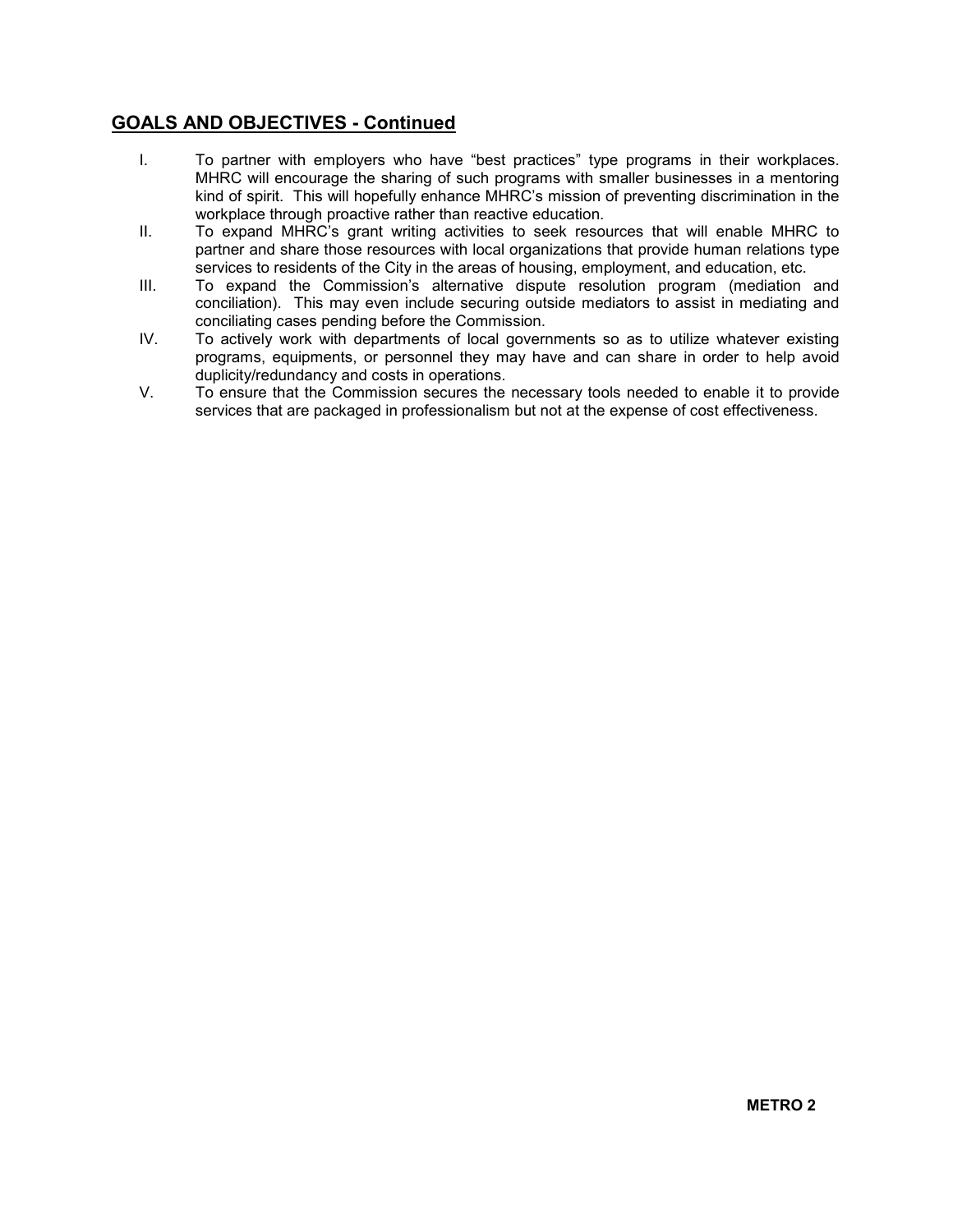#### METROPOLITAN HUMAN RELATIONS Dept # 010-005-OFFC 2007 BUDGET COMPARISON

| <b>TOTAL EXPENSES</b> |                           | \$ | 562,186                      | \$            | 665,901                  | \$               | 721,360                  | \$   | 55,459                       | 8.33%                     |  |  |
|-----------------------|---------------------------|----|------------------------------|---------------|--------------------------|------------------|--------------------------|------|------------------------------|---------------------------|--|--|
|                       |                           |    |                              |               |                          |                  |                          |      |                              |                           |  |  |
| <b>TOTAL 4400</b>     |                           | \$ | 13,324                       | \$            |                          | \$               | 1,700                    | \$   | 1,700                        | 1700%**                   |  |  |
| 4454                  | <b>BETTERMENTS</b>        |    | 1,946                        |               |                          |                  | $\overline{a}$           |      |                              |                           |  |  |
| 4451                  | PUR FURNITURE             |    | $\overline{\phantom{0}}$     |               |                          |                  | 1,200                    |      | 1,200                        |                           |  |  |
| 4445                  | PUR COMPUTER              |    | 11,378                       |               |                          |                  | $\overline{a}$           |      | $\blacksquare$               |                           |  |  |
| 4443                  | <b>PUR OFFC EQP</b>       | \$ |                              | \$            |                          | \$               | 500                      | - \$ | 500                          |                           |  |  |
|                       |                           |    |                              |               |                          |                  |                          |      |                              |                           |  |  |
| <b>TOTAL 4300</b>     |                           | \$ | 54,894                       | \$            | 76,588                   | \$               | 76,174                   | \$   | (414)                        | $-0.54%$                  |  |  |
| 4399                  | OTHR SRVCS                |    | 1,606                        |               |                          |                  | 2,500                    |      | 2,500                        |                           |  |  |
| 4391                  | <b>SUBS &amp; DUES</b>    |    | 1,188                        |               | 585                      |                  | 1,400                    |      | 815                          |                           |  |  |
| 4377                  | <b>CC BLD PKG</b>         |    | 423                          |               | 500                      |                  | ÷,                       |      | (500)                        |                           |  |  |
| 4374                  | OTHR EQ RENT              |    | 95                           |               | $\overline{\phantom{a}}$ |                  | $\overline{\phantom{a}}$ |      |                              |                           |  |  |
| 4369                  | <b>CONT SRVCS</b>         |    | 3,066                        |               | 4,432                    |                  | 4,200                    |      | (232)                        |                           |  |  |
| 4343                  | OFCL/CRIME BOND           |    | 55                           |               | 61                       |                  | 54                       |      | (7)                          |                           |  |  |
| 4342                  | <b>LIABILITY INSUR</b>    |    | 384                          |               | 432                      |                  | 420                      |      | (12)                         |                           |  |  |
| 4331                  | <b>PRINTING</b>           |    | 1,742                        |               | 1,680                    |                  | 3,500                    |      | 1,820                        |                           |  |  |
| 432L                  | <b>LONG DISTANCE</b>      |    | 368                          |               | 480                      |                  | 480                      |      | $\overline{\phantom{a}}$     |                           |  |  |
| 432C                  | <b>CELL PHONE</b>         |    | 1,179                        |               | 1,380                    |                  | 1,800                    |      | 420                          |                           |  |  |
| 4329                  | <b>EEOC TRAVEL</b>        |    | $\overline{a}$               |               | 5,476                    |                  | 6,500                    |      | 1,024                        |                           |  |  |
| 4326                  | <b>MILEAGE</b>            |    | 402                          |               | 240                      |                  | 240                      |      |                              |                           |  |  |
| 4325                  | <b>BOARD TRAVEL</b>       |    | 1,309                        |               | 3,966                    |                  | 8,000                    |      | 4,034                        |                           |  |  |
| 4324                  | <b>TRAVEL</b>             |    | 20,984                       |               | 2,290                    |                  | 8,000                    |      | 5,710                        |                           |  |  |
| 4323                  | <b>TELEPHONE</b>          |    | 2,743                        |               | 2,820                    |                  | 2,820                    |      | $\overline{\phantom{a}}$     |                           |  |  |
| 4322                  | <b>POSTAGE</b>            |    | 7,051                        |               | 7,200                    |                  | 7,200                    |      |                              |                           |  |  |
| 4320                  | <b>HUD TRAVEL</b>         |    | $\overline{\phantom{a}}$     |               | 30,304                   |                  | $\overline{a}$           |      | (30, 304)                    |                           |  |  |
| 431R                  | <b>ADMIN POOL</b>         |    | 1,170                        |               | $\overline{\phantom{a}}$ |                  | $\overline{\phantom{a}}$ |      | $\blacksquare$               |                           |  |  |
| 431K                  | <b>SEMINAR FEES</b>       |    | 8,253                        |               | 3,242                    |                  | 6,560                    |      | 3,318                        |                           |  |  |
| 4317                  | <b>INSTRCT SRVCS</b>      |    | 595                          |               | 4,000                    |                  | 7,500                    |      | 3,500                        |                           |  |  |
| 4311                  | <b>LEGAL SRVCS</b>        | \$ | 2,281                        | \$            | 7,500                    | \$               | 15,000                   | \$   | 7,500                        |                           |  |  |
|                       |                           |    |                              |               |                          |                  |                          |      |                              |                           |  |  |
| <b>TOTAL 4200</b>     |                           | \$ | 10,063                       | \$            | 12,100                   | \$               | 17,600                   | \$   | 5.500                        | 45.45%                    |  |  |
| 4299                  | OTHER MTLS                |    | 2,697                        |               | $\overline{a}$           |                  | $\overline{a}$           |      |                              |                           |  |  |
| 4247                  | <b>INSTRCT SUPPL</b>      |    | 1,994                        |               | 5,000                    |                  | 9,400                    |      | 4,400                        |                           |  |  |
| 4231                  | <b>GASOLINE</b>           |    | 270                          |               | 200                      |                  | 600                      |      | 400                          |                           |  |  |
| 4219                  | OTHR OFFC SUPPL           |    | 4,984                        |               | 4,800                    |                  | 5,500                    |      | 700                          |                           |  |  |
| 4213                  | <b>COMPUTER SUPPL</b>     |    | 118                          |               | 1,800                    |                  | 1,800                    |      | $\blacksquare$               |                           |  |  |
| 4212                  | STATIONARY/FORMS          | \$ | $\qquad \qquad \blacksquare$ | \$            | 300                      | \$               | 300                      | \$   | $\overline{\phantom{0}}$     |                           |  |  |
|                       |                           |    |                              |               |                          |                  |                          |      |                              |                           |  |  |
| <b>TOTAL 4100</b>     |                           | \$ | 483,905                      | \$            | 577,213                  | \$               | 625,886                  | \$   | 48,673                       | 8.43%                     |  |  |
| 413A                  | <b>PERF/FRINGE</b>        |    | 10,355                       |               | 12,447                   |                  | 13,495                   |      | 1,048                        |                           |  |  |
| 4137                  | <b>WORKERS COMP</b>       |    | 876                          |               | 888                      |                  | 696                      |      | (192)                        |                           |  |  |
| 4136                  | <b>UNEMPLOYMENT</b>       |    | 204                          |               | 207                      |                  | 450                      |      | 242                          |                           |  |  |
| 4134                  | <b>GROUP HEALTH INSUR</b> |    | 84,000                       |               | 94,200                   |                  | 102,000                  |      | 7,800                        |                           |  |  |
| 4132                  | <b>FICA</b>               |    | 25,766                       |               | 31,741                   |                  | 34,412                   |      | 2,672                        |                           |  |  |
| 4131                  | <b>PERF</b>               |    | 17,257                       |               | 22,820                   |                  | 25,000                   |      | 2,180                        |                           |  |  |
| 4111                  | <b>WAGES-REG</b>          | \$ | 345,447                      | \$            | 414,910                  | \$               | 449,833                  | \$   | 34,923                       | 8.42%                     |  |  |
|                       |                           |    |                              |               |                          |                  |                          |      |                              |                           |  |  |
|                       |                           |    | <b>ACTUAL</b>                | THRU 06/30/06 |                          | <b>SUBMITTED</b> |                          |      | TO 2007                      | FROM 2006 APPR<br>TO 2007 |  |  |
|                       |                           |    | 2005                         |               | 2006<br><b>APPROVED</b>  |                  | 2007                     |      | (DECREASE)<br>FROM 2006 APPR | % CHANGE                  |  |  |
|                       |                           |    |                              |               |                          |                  |                          |      | \$ INCREASE                  |                           |  |  |
|                       |                           |    |                              |               |                          |                  |                          |      |                              |                           |  |  |

\*\* Percentage high due to the fact that 4400's in 2006 were covered with lease dollars.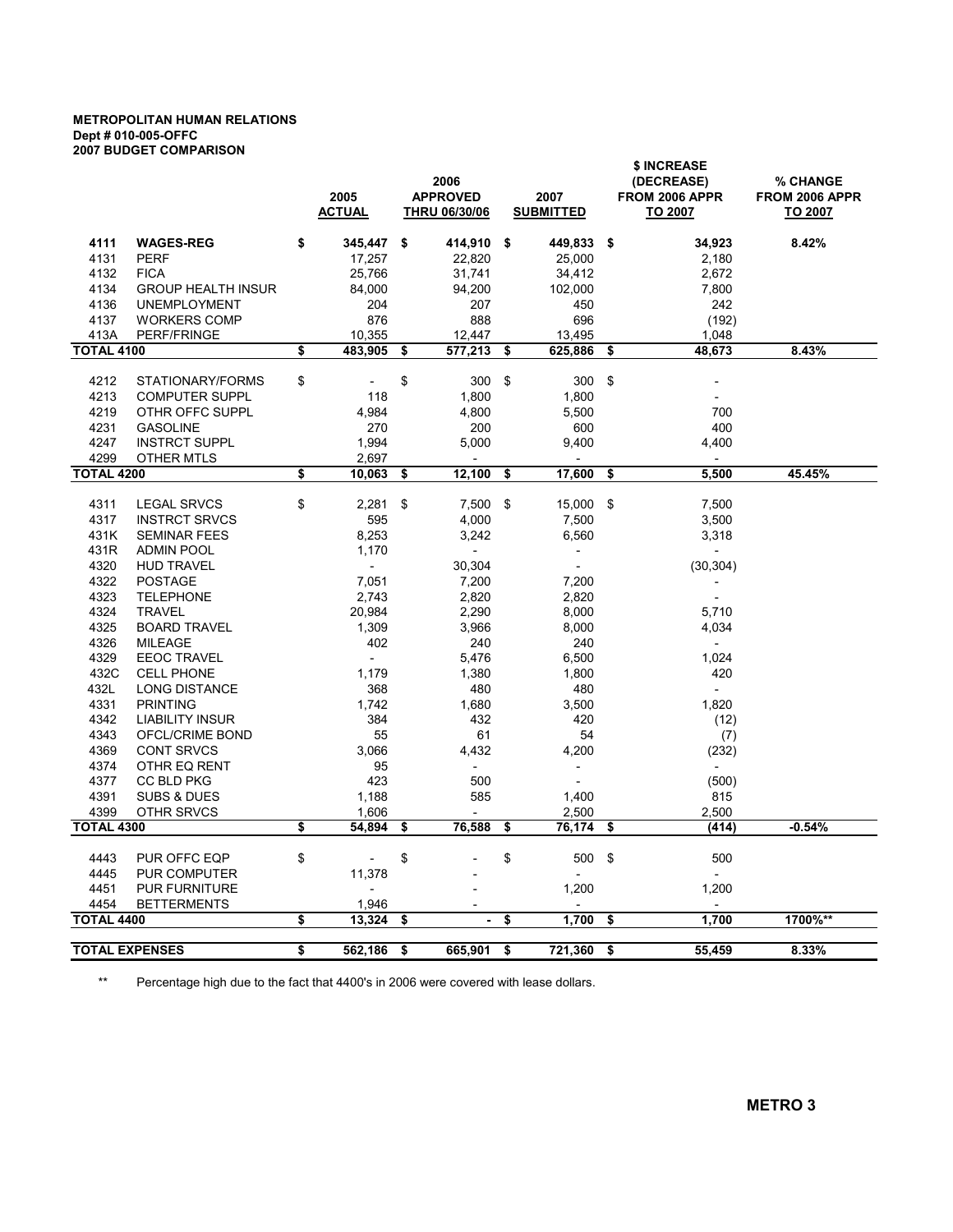| Metropolitan Human Relations 2007-2011 Capital Improvement Program |                                               |                                      |                                 |                             |                               |       |       |  |  |  |  |
|--------------------------------------------------------------------|-----------------------------------------------|--------------------------------------|---------------------------------|-----------------------------|-------------------------------|-------|-------|--|--|--|--|
|                                                                    | FUNDING SOURCE CODE:                          | <b>GRP-Grant Pending</b>             |                                 |                             | PT-Property Tax               |       |       |  |  |  |  |
|                                                                    | <b>CC-Cumulative Capital Fund</b>             | LE-Lease                             |                                 |                             | RB-Revenue Bond               |       |       |  |  |  |  |
|                                                                    | <b>CDBG-Community Development Block Grant</b> | InfraBd-Infrastructure Bond          |                                 |                             | <b>ST-State Source</b>        |       |       |  |  |  |  |
|                                                                    | CEDIT-Co. Economic Development Income Tax     | <b>LRS-Local Roads &amp; Streets</b> |                                 |                             | <b>SU-Sewer Utility</b>       |       |       |  |  |  |  |
|                                                                    | <b>CO-County Source</b>                       | MISC-Miscellaneous                   |                                 |                             | <b>SWU-Stormwater Utility</b> |       |       |  |  |  |  |
|                                                                    | FED-Federal Source                            | MVH-Motor Vehicle Highway            |                                 | TIF-Tax Increment Financing |                               |       |       |  |  |  |  |
|                                                                    | <b>GOB-General Obligation Bond</b>            |                                      | PCBF-Park Cumulative Bldg. Fund |                             | UF-User Fee                   |       |       |  |  |  |  |
|                                                                    | <b>GRA-Grant Approved</b>                     | <b>PS-Private Source</b>             |                                 | <b>WU-Water Utility</b>     |                               |       |       |  |  |  |  |
| Item#                                                              | <b>Project Title &amp; Description</b>        | <b>Funding</b>                       | <b>Expenditure</b>              |                             |                               |       |       |  |  |  |  |
|                                                                    |                                               | <b>Source</b>                        | 2007                            | 2008                        | 2009                          | 2010  | 2011  |  |  |  |  |
|                                                                    | Computer                                      | <b>FED</b>                           |                                 | 4,300                       | 5,500                         | 5,500 | 2,500 |  |  |  |  |
| 2                                                                  | Printer replacement                           | <b>FED</b>                           |                                 | 1,200                       |                               |       | 1,200 |  |  |  |  |
| 3                                                                  | Upgrade/Coordinate Office Furnishings         | <b>FED</b>                           | 1,200                           | 1,200                       | 1,200                         | 1,200 | 1,200 |  |  |  |  |
| 4                                                                  | <b>Office Equipment</b>                       | <b>FED</b>                           | 500                             | 500                         | 500                           | 500   | 1,100 |  |  |  |  |
| <b>TOTAL</b>                                                       |                                               | 1,700                                | 7,200                           | 7,200                       | 7,200                         | 6,000 |       |  |  |  |  |